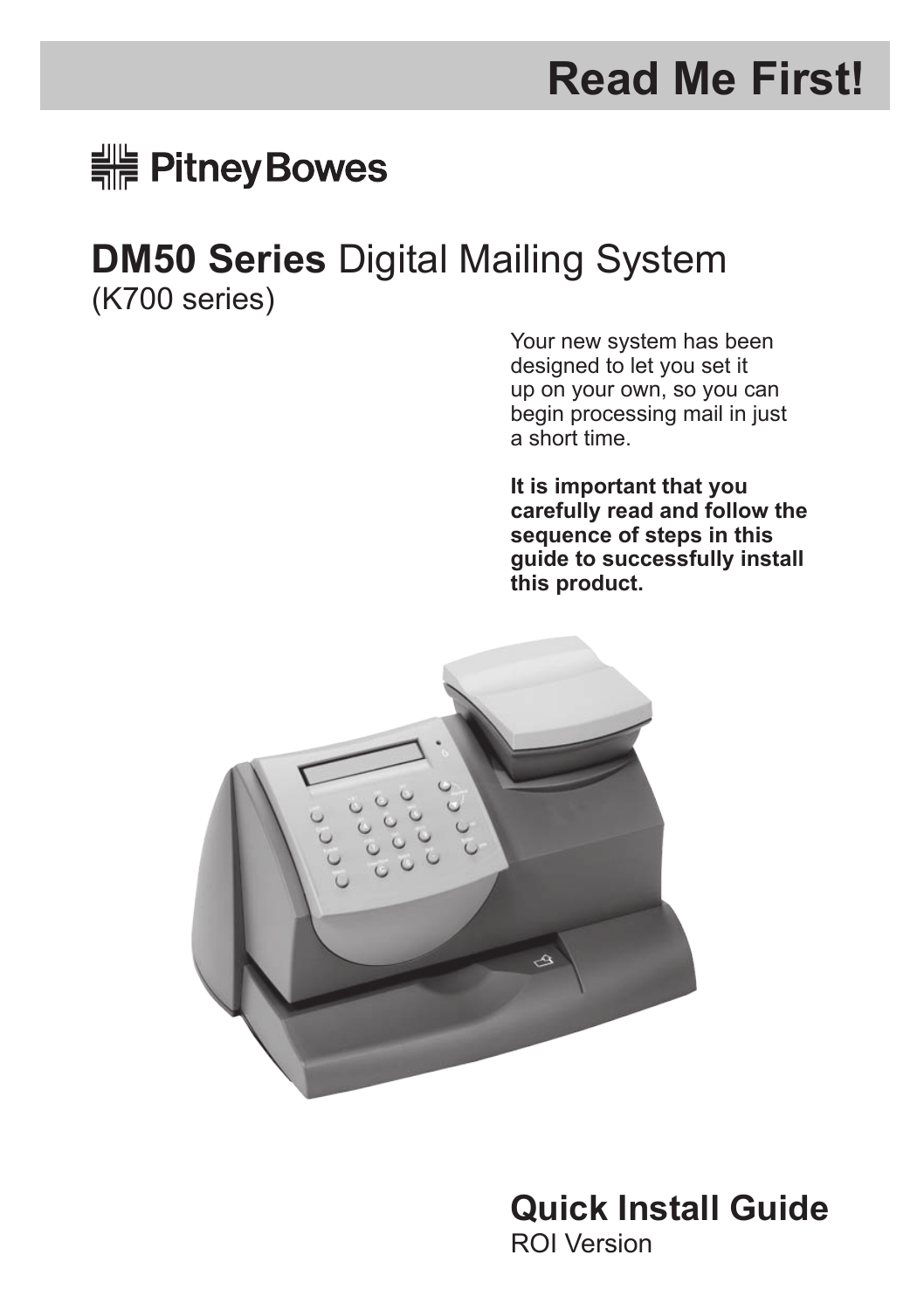**Before you begin...**

• Check that you have the following:



If anything is missing, please contact our support team at:

### **customerservicesccc@pb.com**

• Check that the Mailing Machine 'Meter #' matches the meter number on the side of the packaging:



If the numbers do not match, **contact Pitney Bowes immediately** and do not continue with the steps in this guide.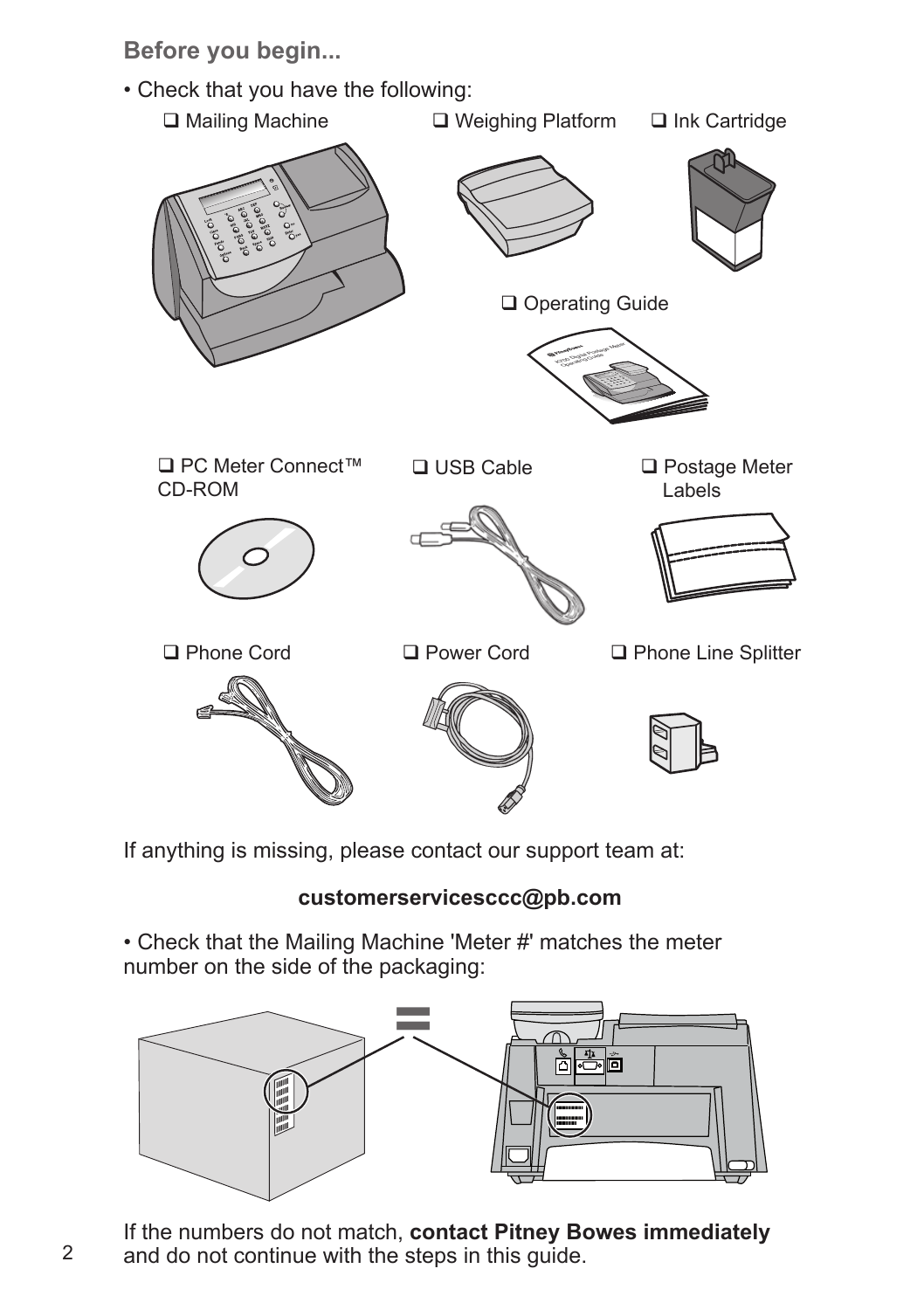

**Please do not apply power to your machine until Step 3.**

#### **Remove all packing material.**

Choose a location for your system where it can remain plugged in and turned ON at all times. Also, locate the system so that it can be plugged into an internet enabled PC or an analogue telephone socket. This is essential for refilling the machine with postage.

Installation requires contact with our Data Centre. The Data Centre is open from 7am to 8pm Monday to Saturday including Bank Holidays. **Please do not attempt to install your system outside these times.**

Position the weighing platform as shown.



Plug the platform's connector into the matching connector on the back of the machine. Tighten the connector screws.





You have to connect to the Pitney Bowes Data Centre to add postage funds, get software updates, and perform required Postal Authority inspections.

You have the choice of connecting either via an internet enabled PC using Pitney Bowes PC Meter Connect™ software or via an analogue telephone line.

Connection using PC Meter Connect™ is much faster and incurs no telephone call charges. Pitney Bowes therefore recommends this method.

• To install PC Meter Connect™, insert the supplied CD-ROM into your internet enabled PC and follow the on-screen instructions to install the software. You will need administrator rights on your PC to install the software.

When the software is installed, continue with **Step 4** of this guide.

• If you choose not to use the PC Meter Connect™ software, continue with **Step 3**.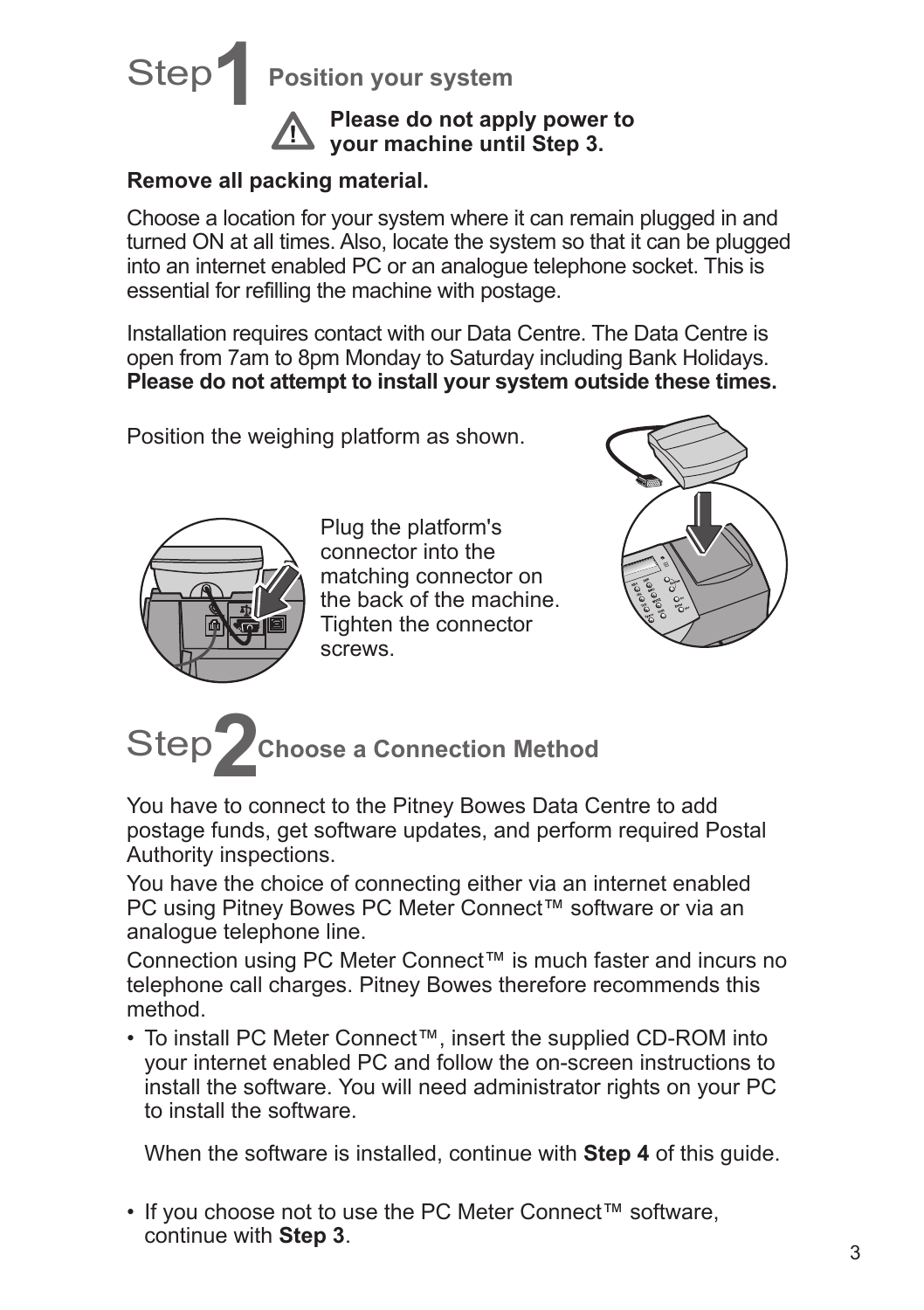# Step **3Connect to the Phone and Power**

Only follow this step if you have chosen to connect using an analogue telephone line and you are **not** using PC Meter Connect™.



To install your system, you must have an analogue phone line. The following are usually analogue phone lines:

- Fax lines.
- Lines used by modems or credit card readers.
- Residential phone lines.

Some digital phone lines may damage the machine. If you are unsure about your phone line, contact your telephone company or local network administrator.

Connect the phone cord between the socket on the rear of the machine and the analogue phone line wall socket.

A phone line splitter is supplied if you want to share the line with a fax etc.

Plug the power cord into a convenient outlet and into the machine.



## WARNING:

As no on/off switch is fitted, the power cable is the primary disconnect. The power cable should be in such a position that access may be gained to disconnect the machine.

Always plug the equipment into a properly grounded wall outlet.

The socket outlet should be near the equipment and should be easily accessible.

Use the mains lead supplied with your equipment.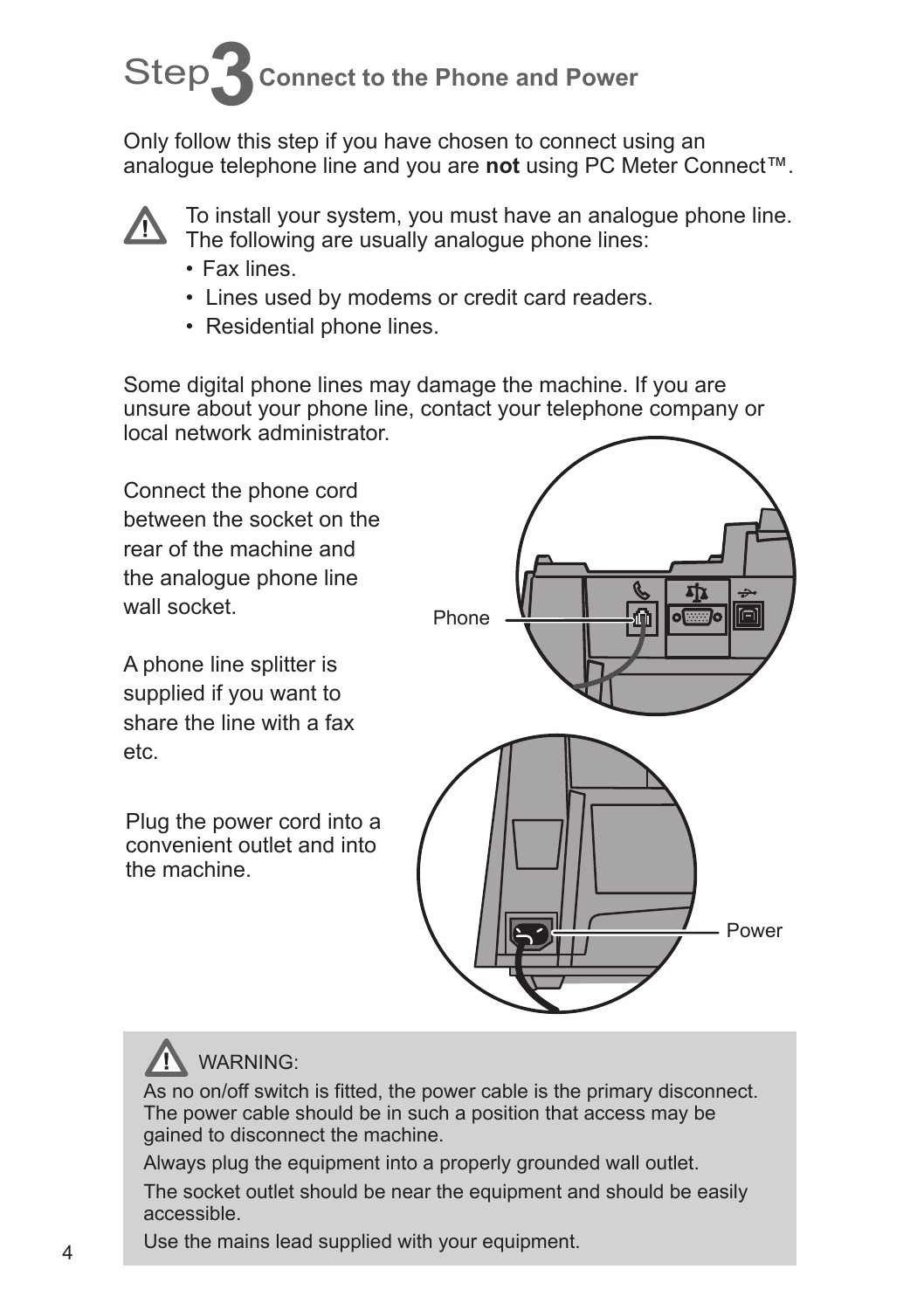# Step 1**Install the Ink Cartridge Add ink cartridge, Continue - Press EnterPRICES A** Press **Enter/yes** on the **B** Lift the cover. control panel. NOTE: If the carriage is not visible, close the cover and press **Enter/yes**  again.

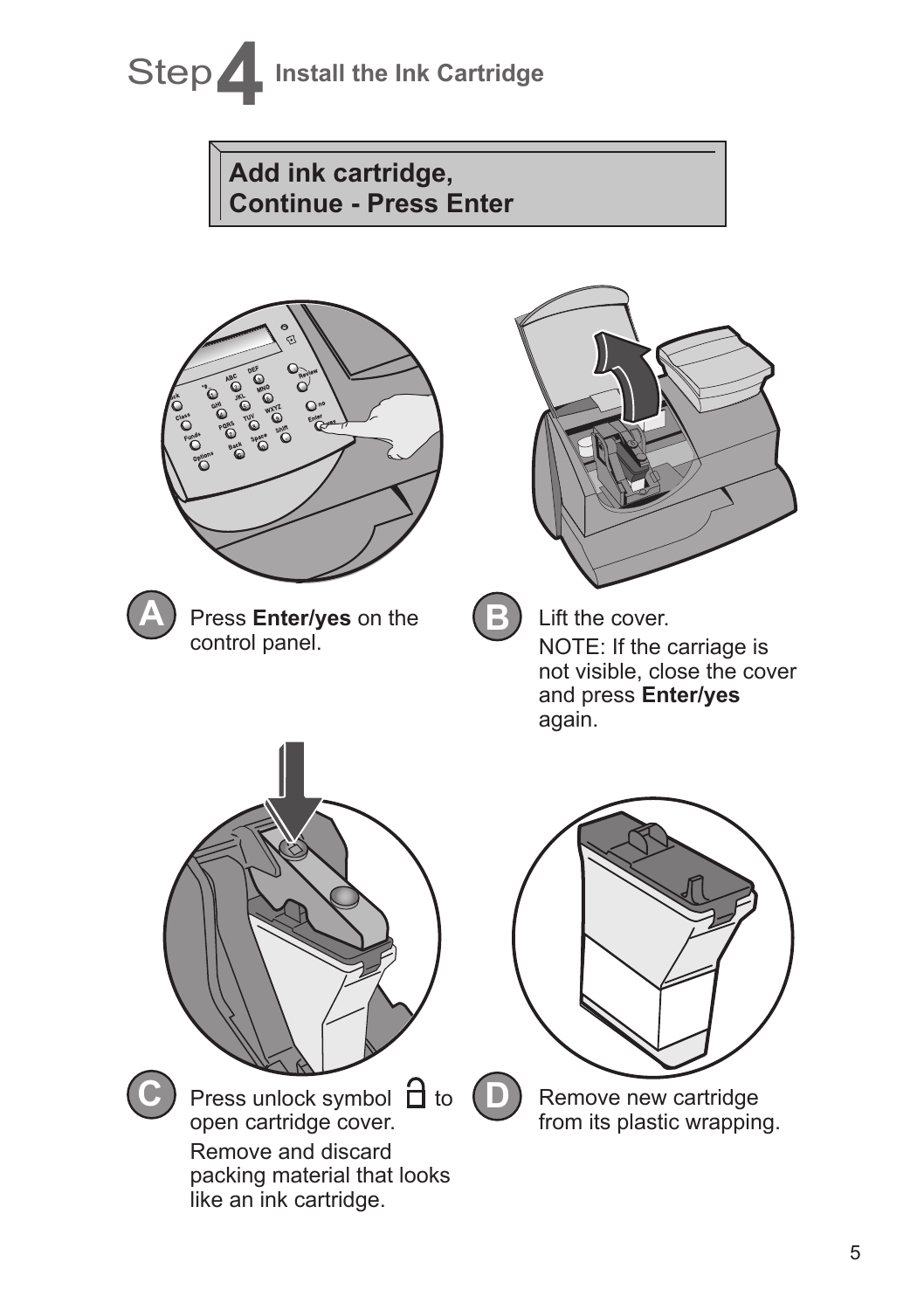

## **IMPORTANT - Is Ink Cartridge installed?**

Press **Enter/yes**. Wait about 2 minutes until prompted to insert an envelope or tape sheet.

**I**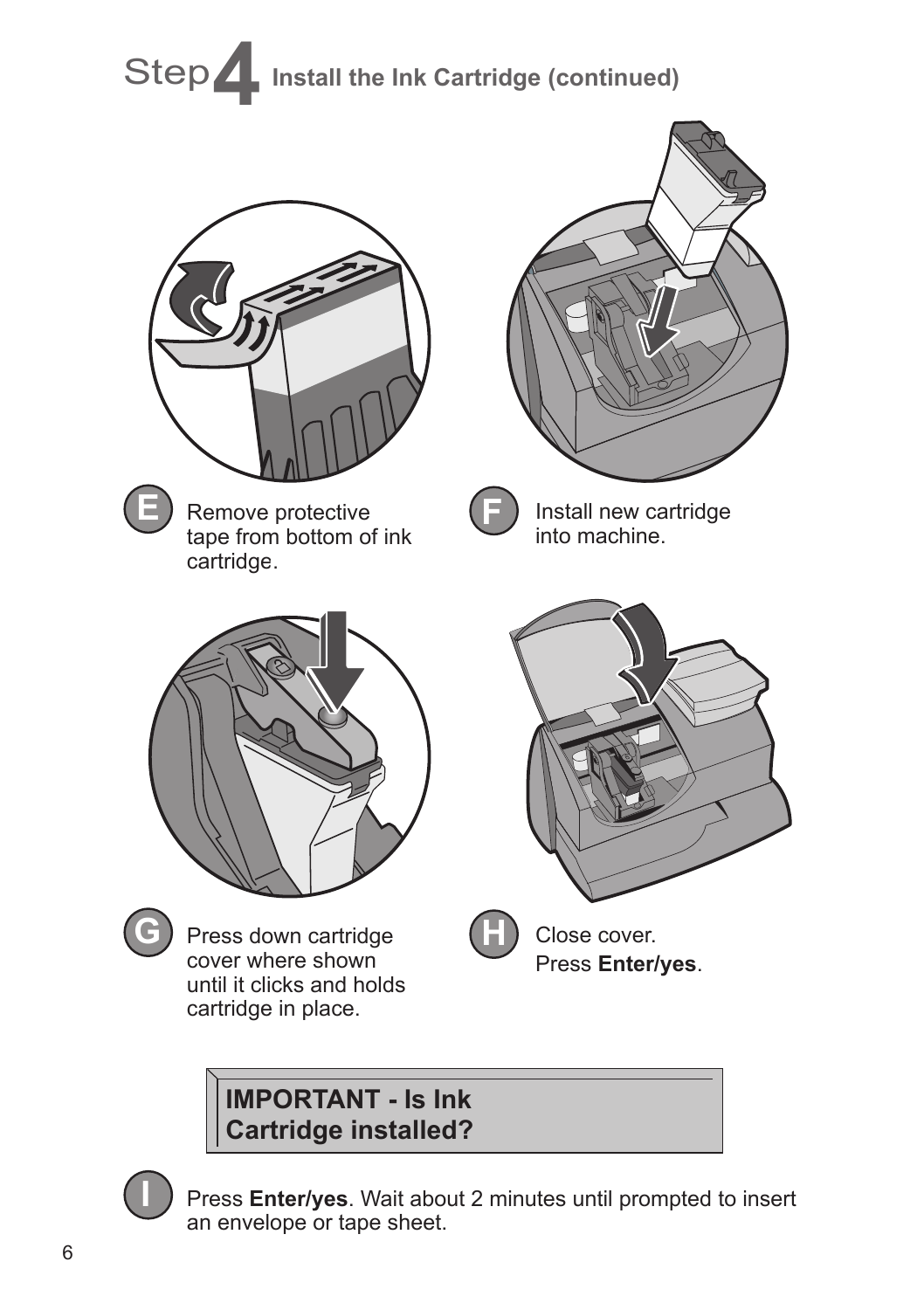# Step **4** Install the Ink Cartridge (continued)

When prompted, insert a spare envelope or a tape/label sheet for a test print.

#### NOTE:

To print correctly, insert envelope or tape against the **Right Registration Wall** and gently slide it into the machine. The machine will detect the envelope or tape and automatically begin printing. Do not remove until printing has finished.



Good test print - no missing lines Poor test print - missing lines

If the test print is good, press **Enter/yes** on control panel.

If the test print is poor, press **no** to perform additional maintenance and print another test image.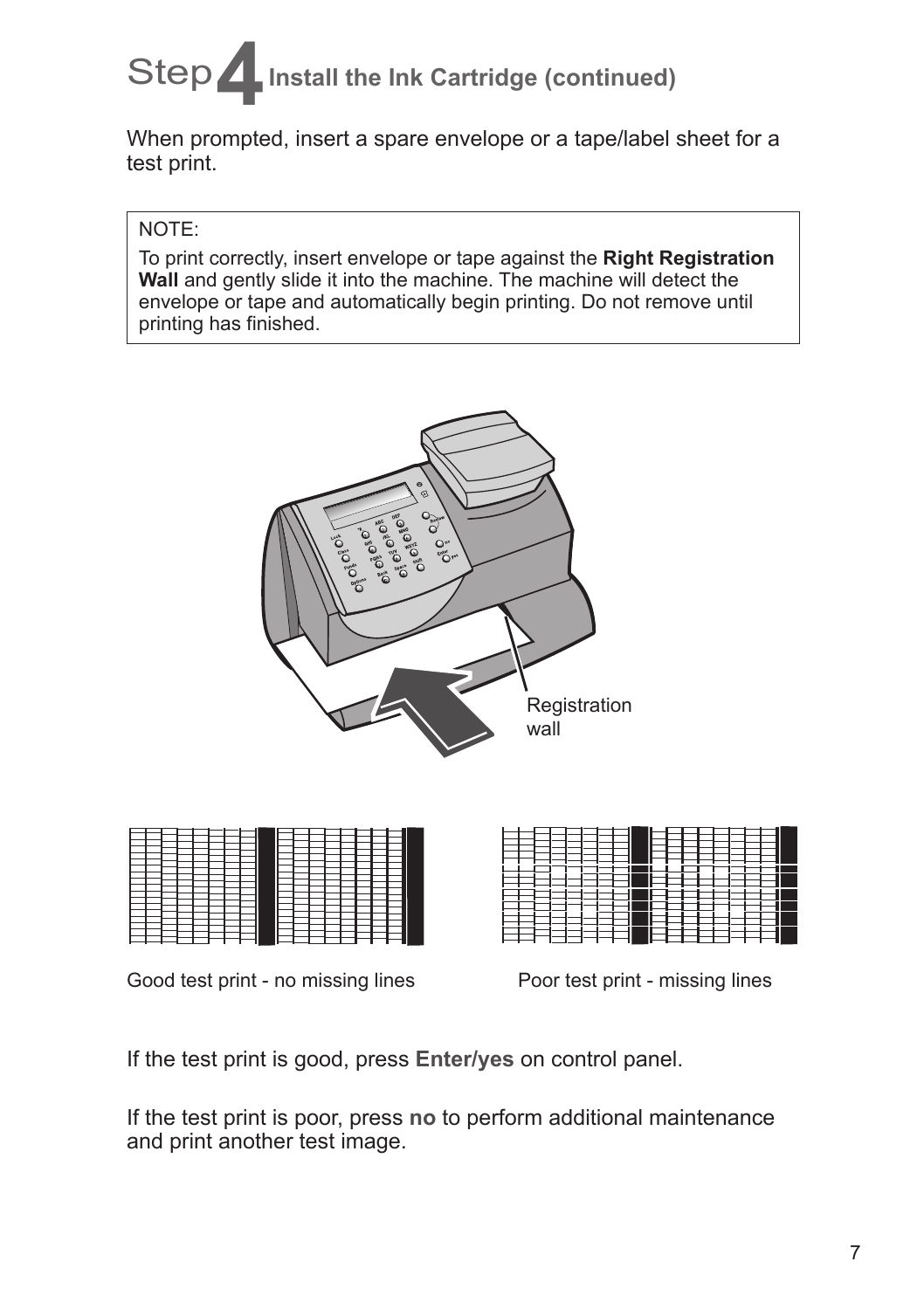# Step **5 Account Balance, Add Postage and Updating Software**

You have to add postage funds to your meter before you use it. If you are installing the system using an analogue phone line, you will be asked if you need to dial a number to reach an outside line. You will not see this message if you are using PC Meter Connect™ software.

## **Need number (prefix) to get outside line?**

If you *do* need a dialling prefix, press **Enter/yes**, then...

- Press the number(s) you use to reach an outside line.
- Press decimal point (**.**) if you need a pause after the dialling prefix.
- Press **Enter/yes** again to set this dialling prefix.

If you *do not* require a dialling prefix, press **no**.

The system will automatically attempt to connect to the Postage by Phone Data Centre.

Once the system has made a connection to the Postage by Phone Data Centre, your account balance will display.

## **Prepaid: € xxxxx.xx**

You must now add postage to your system.

Press **Enter/yes** and the machine will suggest a refill of €50.

NOTE: If the machine is left at the Postage by Phone 'account balance' screen for too long, it will automaticallly suggest €50.

## **Enter refill amount: 50.00**

Either press **Enter/yes** to accept this amount, or press **Clear/Back** and type in the amount of postage you wish to add (the amount must be in increments of €10).

Press **Enter/yes** to confirm.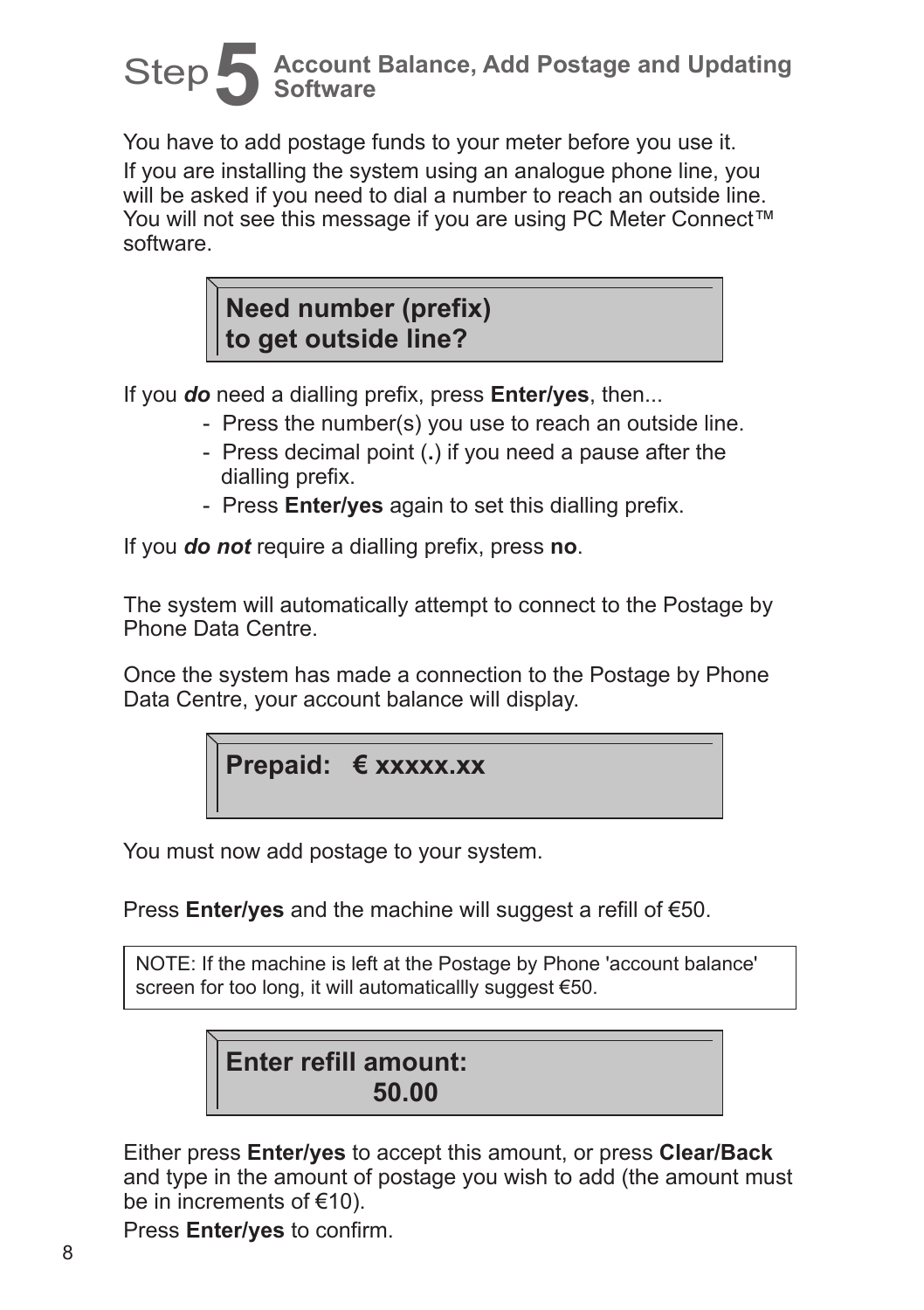# Step **5 Account Balance, Add Postage and Updating Software (continued)**

Confirm the amount by pressing **Enter/yes** again. The system will communicate with the Data Centre to add postage.

The system will confirm that the funds have been added. Press **Enter/yes** to continue.

After adding postage, you will be asked if you want a receipt. If you want a receipt, press **Enter/yes** and print an envelope or tape as you did with the test print.

If you don't want a receipt, press **no**.

Your system will now automatically check for available software updates or features (e.g. Ads/logos) you may have ordered, and will download them if necessary.

The screen will display the status of the update. Once complete, the 'Home' screen will display.

| $\vert\vert$ 0.00 | $\mathbf{0}$ g |
|-------------------|----------------|
| postal class      | date           |

## *Your system is now ready to use.*

However, you may wish the system to automatically select Envelope Messaging, postage value, etc. rather than having to select these each time. To do this, you will need to setup what is called a 'Preset'. Once setup, the system will automatically revert to the preset settings when powered on and when woken from sleep mode. Step 6 overleaf describes how to select your desired settings and how to store them as a preset.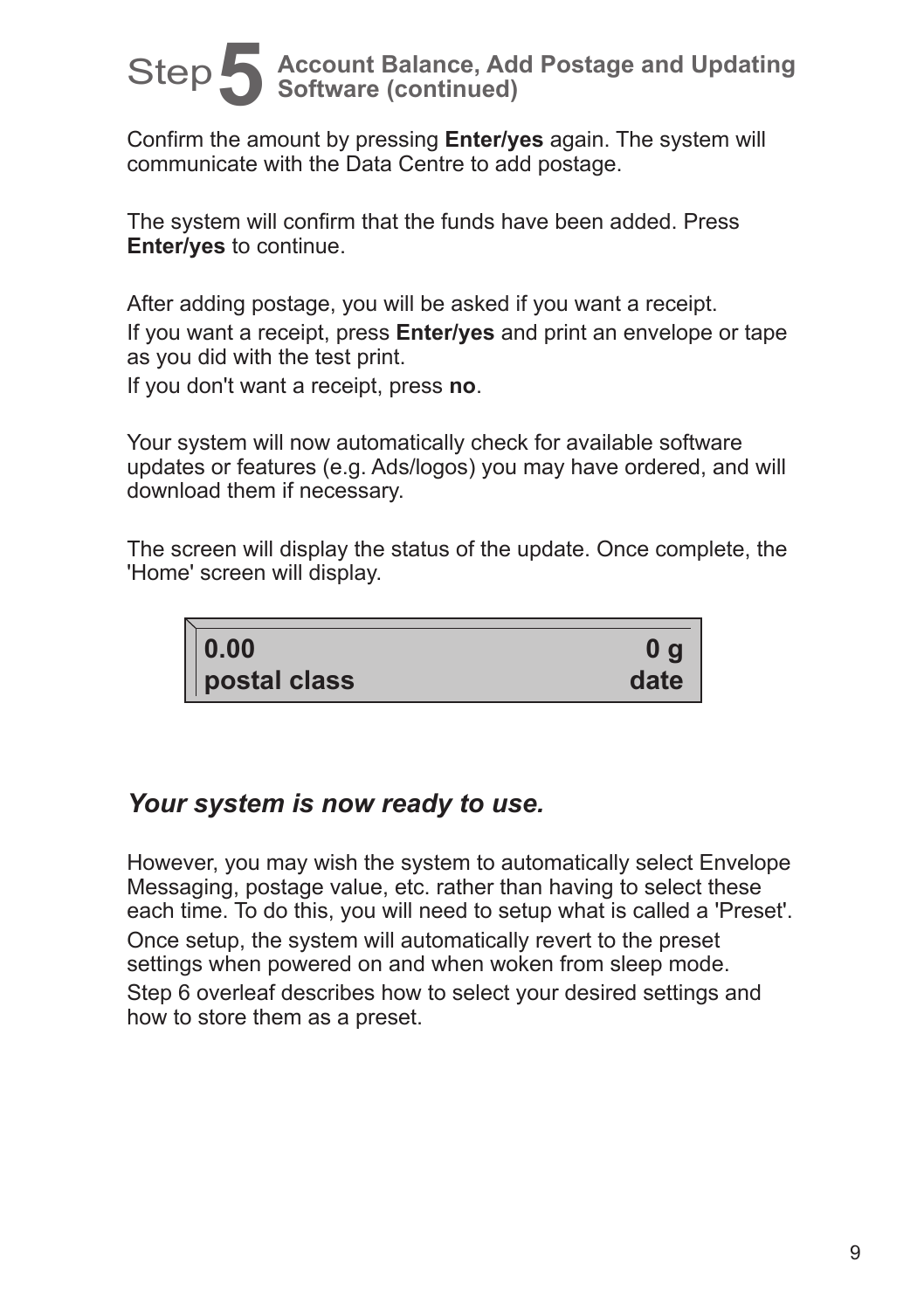# Step **6 Creating a Preset with your company Envelope Messaging**

You don't have to program the values that go into the preset in the traditional sense. Instead, the system takes a "snapshot" of the current values on your machine when you define the preset. For example, if the machine is set up to print a Graphic Ad, no class is selected, and a postage amount is already on the screen, these are the conditions that will be recorded by your system when you define the preset feature.

#### *To select Envelope Messaging*

- From the Home screen, press the down Review ▼ key until "Ad:" is displayed. Press **Enter/yes** to confirm.
- Press the Review **A ▼** keys until you see the Graphic Ad required, then press **Enter/yes** to confirm. If you cannot see the Graphic Ad you want, refer to 'Graphic Ad not available' in the Troublshooting section on the following page.
- You will now return to the Home screen with the Graphic Ad selected for printing on your Envelope Messaging.

If you wish your preset to include other items such as a postal value, etc. set these now as described in Chapter 3 of the online Operating Guide.

#### *To store your settings as a preset*

- Press **Options**.
- Use the Review ▲▼ keys to scroll to "Change Setup?", then press **Enter/yes** to confirm.
- Use the Review ▲▼ keys to scroll to "Use Preset Setup?", then press **Enter/yes** to confirm.
- At the "Turn Preset on? Y/N" prompt, press **Enter/yes**.
- At the "New postal rates since preset created" prompt, press **Enter/yes**.
- Use the Review ▲▼ keys to scroll to "Store new preset?", then press **Enter/yes** to confirm.
- Press **no** when the system displays "Review settings to be stored?".
- At the "Confirm store new preset" prompt, press **Enter/yes**.
- Press **no** when the system displays "View new preset?".
- Press **no** when the system displays "Stay in setup?".

#### **Your new preset is now stored.**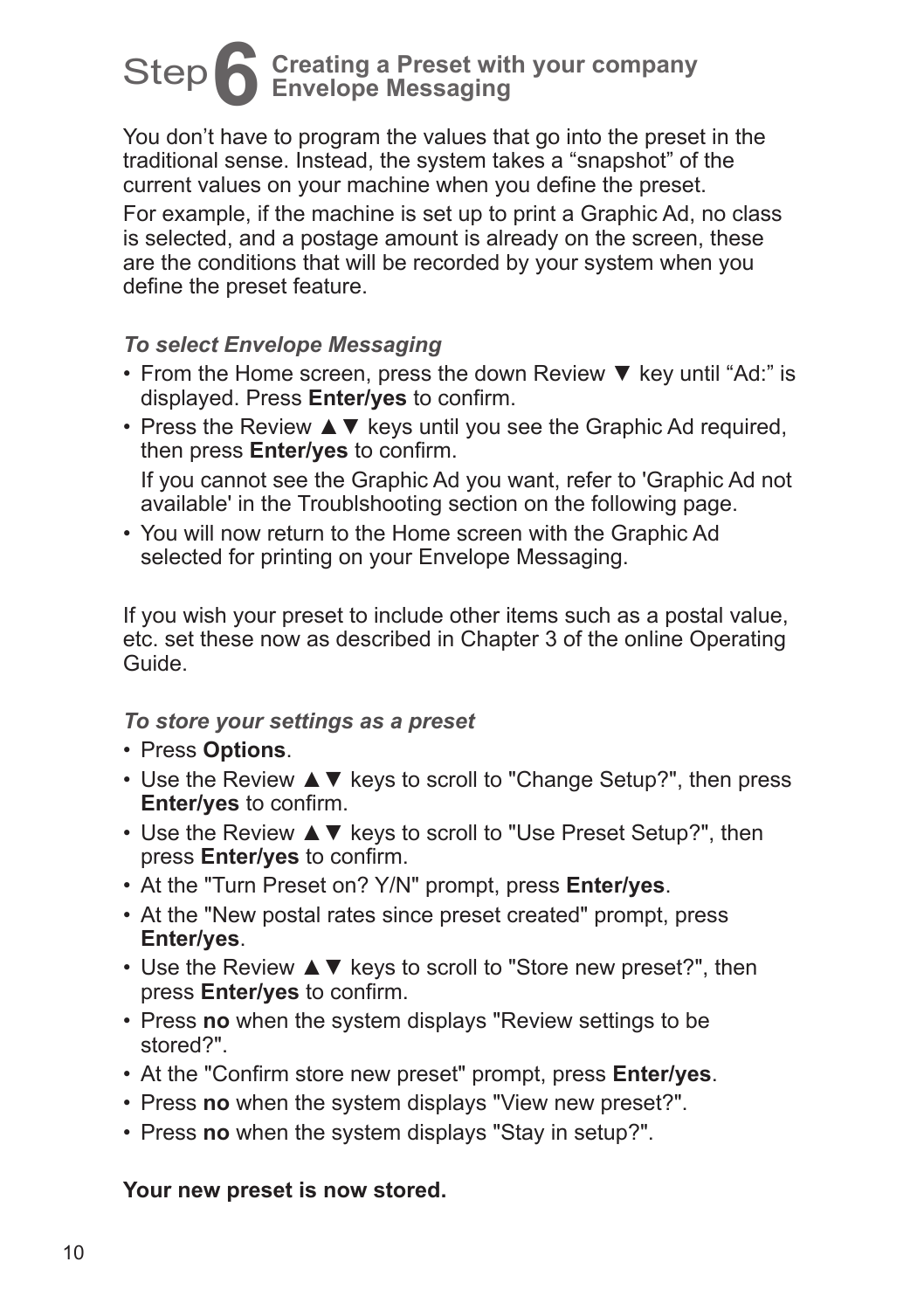# *Troubleshooting*

### No Dial Tone -

Check that you are using an analogue line such as:

- a) Fax lines
- b) Lines used by modems or credit card readers
- c) Residential phone lines

Check that you have entered a dialling prefix if your phone system needs a code to reach an outside line.

### Cannot Reach Data Centre -

If you are using PC Meter Connect™, make sure the USB cable is connected between the mailing system and PC and that the PC can connect to the internet.

If you are using an analogue telephone line, check that you have entered a dialling prefix if your phone system needs a code to reach an outside line.

#### Not Enough Funds -

You have tried to add more postage than you have in your Postage by Phone account.

#### Envelope Messaging (Graphic Ad) not available -

Any Graphic Ads ordered will be available for download within 10 working days of delivery of your machine. If you cannot see the Graphic Ad you want, it is possible that is is not yet available for your system to download. You can continue using your system, but you will need to connect to the Data Centre again at a later date to download your Graphic Ad. This process is described in Chapter 5 of the online Operating Guide.

### **If you still have problems...**

- Refer to the troubleshooting section in the Operating Guide.
- Refer to our website at:

**www.pitneybowes.ie** and select 'Customer Support'

• You can also telephone one of our specialists for advice on: **01-4608744**